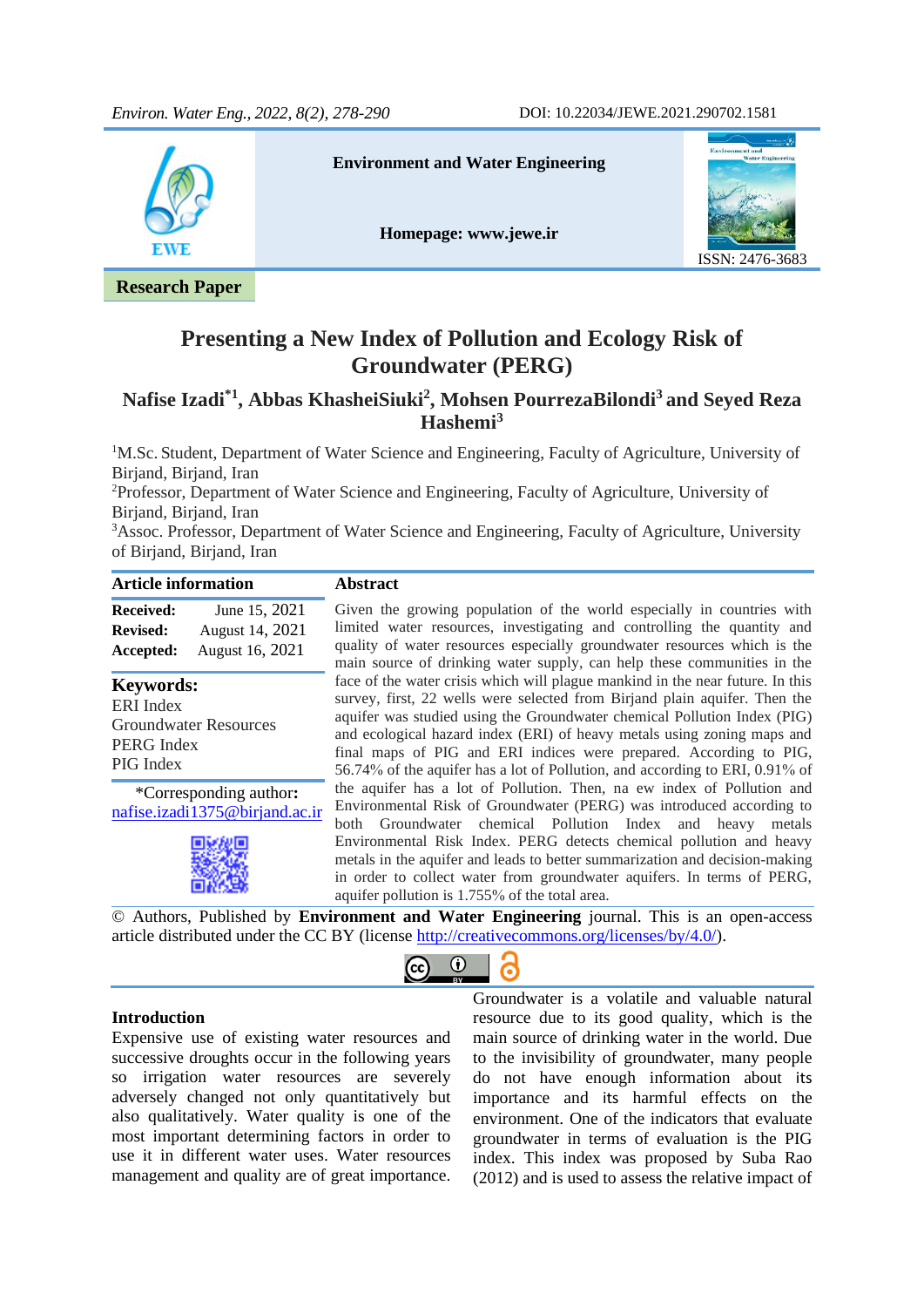each of the chemical parameters on the overall quality of groundwater. Suba Rao found that TDS, Mg, Na, K,  $HCO<sub>3</sub>$ , Cl,  $SO<sub>4</sub><sup>2</sup>$ , pH, and Ca are considered effective factors in assessing groundwater quality. The PIG index quantifies the measured concentration according to drinking water quality standards. Heavy metals are a group of elements known as pollutants in concentrations above environmental standards. Heavy metals are among the most harmful pollutants in drinking water sources that can cause serious damage to the metabolic, physiological and structural system of the body and through the leakage of factory wastewater to surface water. Or due to improper transportation and disposal of industrial waste and finally their entry into the soil and groundwater, which causes pollution of groundwater aquifers.

### **Materials and Methods**

Birjand plain is in the watershed of Lut desert and by considering the zones where geophysical research has been done, two alluvial aquifers have been identified. Birjand plain aquifer is the largest watershed in the province and the average rainfall is 170 mm/yr. 138.8 million cubic meters of water is extracted annually from groundwater sources in this area. Of this amount, 87.5% is used for agricultural purposes, 11% for drinking, and 1.5% for industrial use. Groundwater level measurements show that there is an annual drop of about 35 cm in the aquifer. In areas where groundwater is used for drinking, it is important to assess the quality of this water. In assessing groundwater quality, the use of appropriate tools and techniques for processing quality data is very effective, because it is difficult to assess water quality despite the large volume of data. One of the indicators used to assess water quality in terms of chemical elements is the Groundwater Pollution Index (PIG). The PIG index quantifies the measured concentration according to drinking water quality standards. Also, one of the indicators that examine the environmental risk of groundwater in terms of heavy metals is the ERI index. Elements Cd, Cu, Ni, Pb, Fe, Cr, and Mn are among the heavy metals affecting the ecological pollution of groundwater. According to this issue, PIG and ERI indices on Birjand plain aquifer have been calculated and zoning maps of each element have been drawn by GIS software. Then PIG and ERI calculations were performed in Arc GIS software and the final map of groundwater pollution index and heavy metal environmental hazard index was drawn. Pollution of aquifer areas is then classified using

final maps. Using the final maps of groundwater pollution index and environmental risk index of heavy metals, a new PERG index was introduced, and finally, using a new index, plain aquifer areas were surveyed and classification areas and areas with Contamination were determined.

### **Results**

Given the importance of groundwater resources and the water shortage crisis in Iran, much attention should be paid to these resources. One of the challenges in this regard is the pollution of these resources, so with proper studies, the areas affected by pollution should be identified and necessary measures should be taken to eliminate pollution. In many cases, groundwater contamination is detected after the contamination of drinking water wells. In order to draw the final map of PIG and ERI indices, it is necessary to first draw the zoning map for all parameters in GIS software, and from the total of zoning maps, the final map of PIG and ERI is obtained. The two maps are then combined using the Raster Calculator tool and the final PERG map is drawn. The PERG map is very similar to the ERI index zoning map, because the ERI index is much more effective than the PIG index in calculating the PERG. Even 0.0001 mg / l of heavy metals has a very high effect on groundwater pollution. Therefore, very little change in the level of heavy metals in the water can contaminate the groundwater source, but the range of changes in quality parameters is wider. Therefore, the effect of heavy metals on chemical parameters is greater than the new index.

### **Conclusions**

According to the PIG map, it is better not to use the 2 wells that are located in the high and very polluted area for drinking, and according to the ERI map, the aquifer is in the low environmental risk area, and it is better than the 3 wells in the more polluted areas. Do not use for drinking and agriculture. The final PERG map showed that in the north of the aquifer near the wastewater treatment plant, there is an accumulation of heavy metals and chemical parameters and it has caused very severe pollution of the aquifer in this area. Therefore, due to the high PERG index around the treatment plant and severe chemical pollution, especially heavy metals,

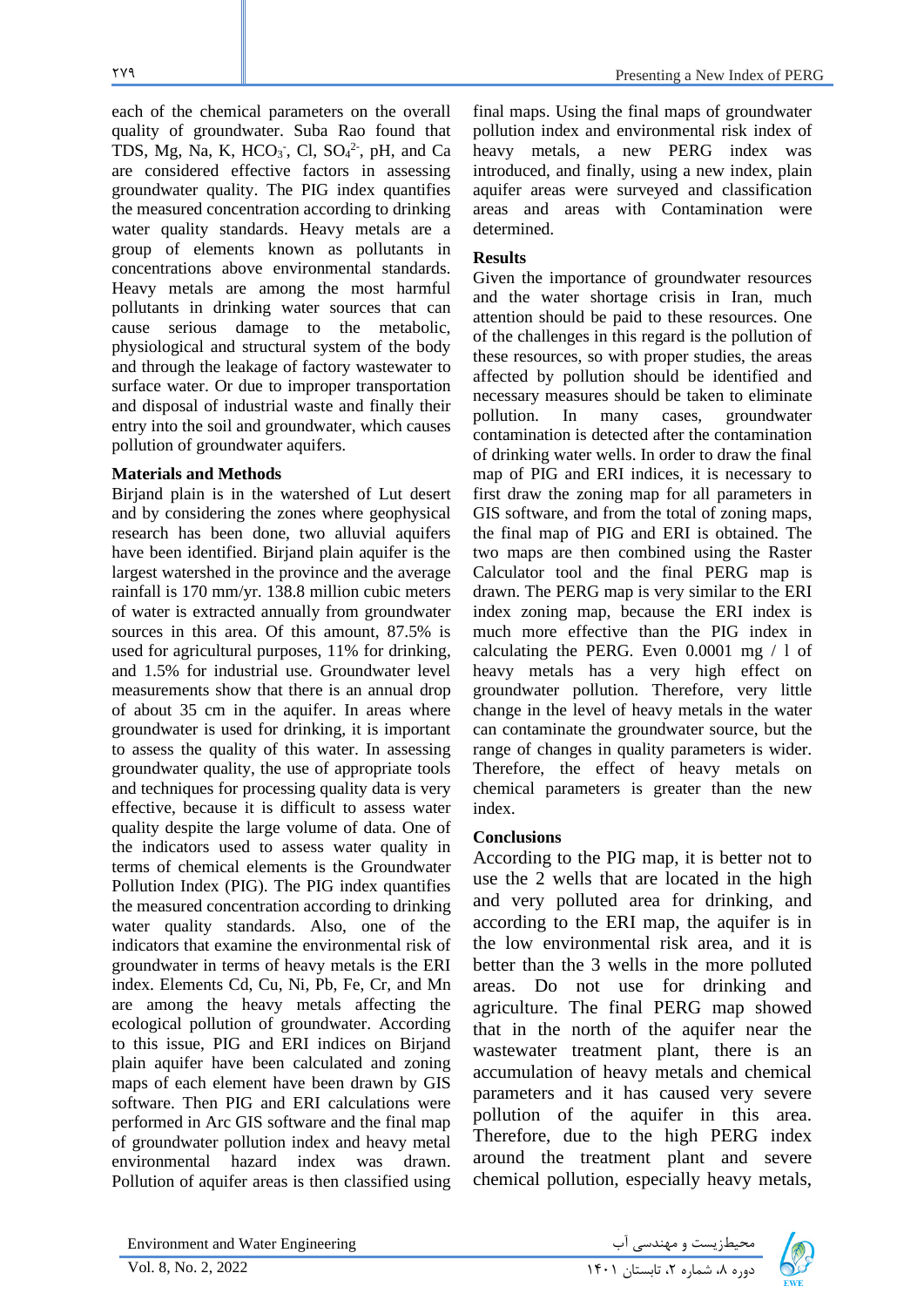it is not recommended to take water from wells around the municipal wastewater treatment plant for human, animal, and agricultural drinking. The present study shows the use of the new PERG index is a simple, accurate, and fast method in preparing maps and calculations and is a suitable method for interpreting groundwater quality for drinking purposes. Moreover, the climate of the region and the lack of proper spatial imbalance of rainfall in the plain has caused an increase in the use of groundwater in the region for drinking purposes has increased, which has caused an increase in pollutants in the aquifer of Birjand plain.

Preventing the bankruptcy of water resources in the region requires proper management for the sustainability of semi-arid regions.

# **Acknowledgment**

The authors of this article thank the Regional Water Company for its cooperation.

### **Data Availability**

Chemical parameter data is available after obtaining permission from the university and the regional water company, but heavy metal data is confidential and not available.

## **Conflict of Interests**

The authors of this paper declare no conflict of interest regarding the authorship or publication of this article.

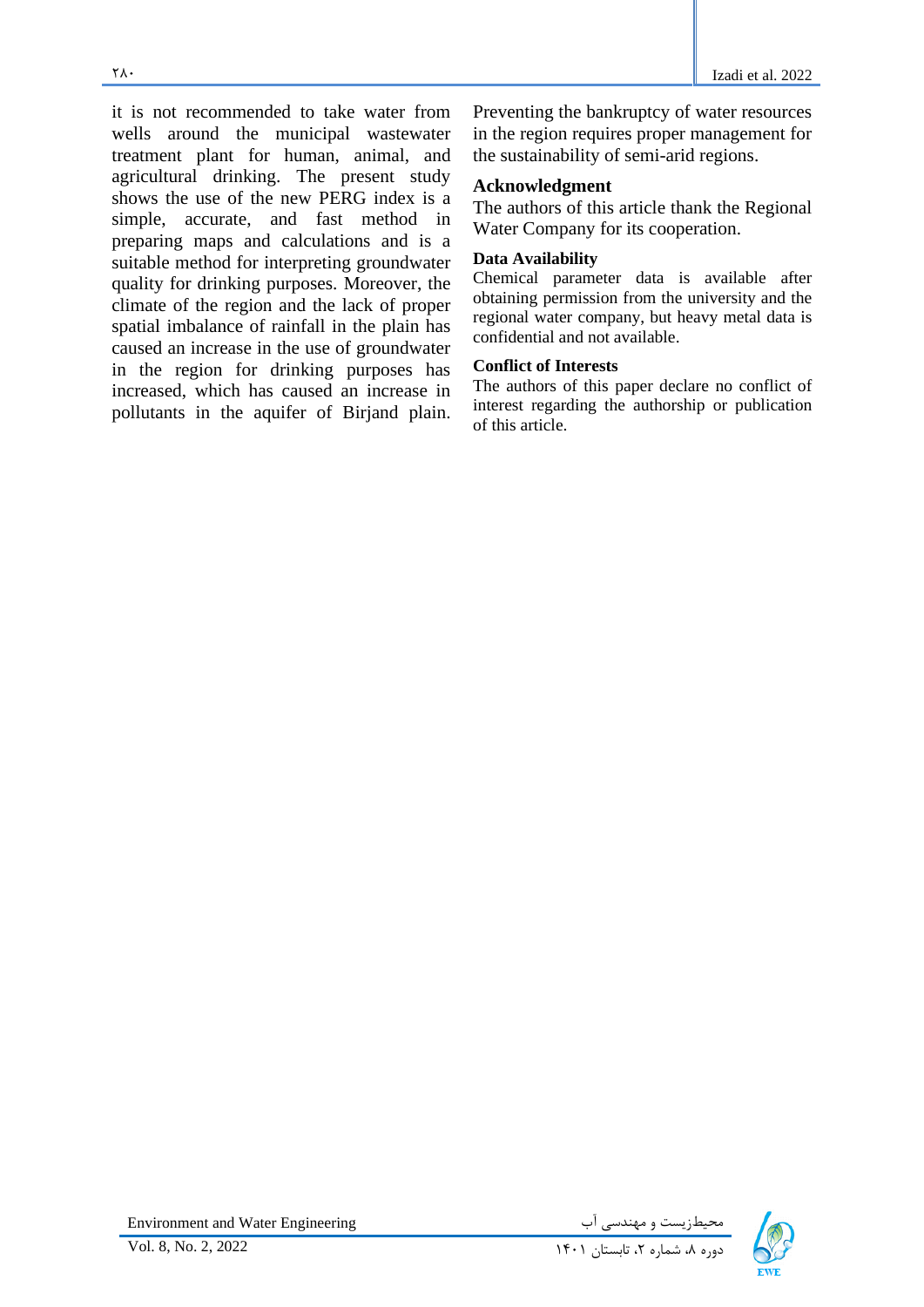### DOI: 10.22034/JEWE.2021.290702.1581

دوره ۸، شماره ۲، صفحات: ۱۹۰-۲۷۸



# **ارائه شاخص نوین آلودگی و خطر بومشناسی آب های زیرزمینی (PERG(**

نفیسه ایزدی'**\* ، عباس خاشعی سیوکی<sup>۲</sup> ، محسن پوررضا بیلندی <sup>۳</sup> و سید رضا هاشمی <sup>۳</sup>** 

1 دانشجو ی کارشناسیارشد، گروه علوم و مهندسی آب، دانشکده کشاورزی، دانشگاه بیرجند، بیرجند، ایران استاد، گروه علوم و مهندسی آب، دانشکده کشاورزی، دانشگاه بیرجند، بیرجند، ایران <sup>2</sup> 3 دانشیار، گروه علوم و مهندسی آب، دانشکده کشاورزی، دانشگاه بیرجند، بیرجند، ایران

| چکیده                                                                                                                                                                                                                                                                                                                                                                                                                                                                      | اطلاعات مقاله                                                                          |
|----------------------------------------------------------------------------------------------------------------------------------------------------------------------------------------------------------------------------------------------------------------------------------------------------------------------------------------------------------------------------------------------------------------------------------------------------------------------------|----------------------------------------------------------------------------------------|
| با توجه به جمعیت رو به افزایش جهان بهخصوص در کشورهایی که با محدودیت منابع آب<br>مواجهاند، بررسی و کنترل کمیت و کیفیت منابع آب، بهویژه منابع آب زیرزمینی که منبع<br>اصلی تأمین آب شرب است، میتواند این جوامع را در رویارویی با بحران آب، یاری کند. در                                                                                                                                                                                                                       | تاريخ دريافت: [١٤٠٠/٠٣/٢٥]<br>تاريخ بازنگري: [١٤٠٠/٠٥/٢٣]<br>تاريخ پذيرش: [١۴٠٠/٠۵/٢٥] |
| این پژوهش ابتدا ۲۲ چاه از آبخوان دشت بیرجند انتخاب شد. سپس آبخوان با استفاده از<br>شاخص آلودگی شیمیایی آبهای زیرزمینی (PIG) و شاخص خطر بومشناسی(ERI)<br>فلزات سنگین با استفاده از نقشههای پهنهبندی، موردمطالعه قرار گرفت و نقشههای نهایی<br>شاخصهای PIG و ERI تهیه شد. با توجه به شاخص PIG، ۵۶/۷۴٪ آبخوان دارای<br>آلودگی بسیار زیاد و با توجه به شاخص ERI، ۰/۹۱ ٪ آبخوان دارای آلودگی بسیار زیاد<br>میباشد. سپس با توجه به دو شاخص PIG و شاخص ERI، شاخص نوین آلودگی و خطر | واژەهاي كليدى:<br>شاخص PIG<br>شاخص ERI<br>شاخص نوين PERG<br>منابع أب زيرزميني          |
| بومشناسی آبهای زیرزمینی (PERG) معرفی شد. شاخص PERG آلودگی شیمیایی و<br>فلزات سنگین را در آبخوان شناسایی میکند و سبب خلاصهسازی در محاسبات و<br>تصمیمگیری بهتر برای برداشت آب از سفرههای آب زیرزمینی میشود. از نظر PERG،<br>ميزان آلودگي آبخوان ۱/۷۵۵ ٪ مساحت كل ميباشد.                                                                                                                                                                                                     | أنويسنده مسئول:<br>nafise.izadi1375@birjand.ac.ir                                      |



### **-1 مقدمه**

با توجه به اقلیم خشک و نیمهخشک ایران، ۹۰٪ از اب دهه پیش رو خواهد بود. افزایش روزافزون الایندههای مصرفی کشورمان از منابع اب زیرزمینی استخراج میگردد شیمیایی شهری، صنعتی و شیوههای نوین کشاورزی الوده با کیفیت مناسب یکی از بزرگترین چالشهای بشر در ۔ کیفیت اب زیرزمینی واضح به نظر میرسد، اما چگونگی تهدیدی جدی برای محیط زیست بهحساب میآیند. کیفیت آب از مهمترین عواملی است که باید به هنگام ارزیابی توسعه مناسب یک منطقه، بررسی شود (Cordoba et al. 2010). کیفیت آب باید براساس متغیرهای فیزیکی و شیمیایی در ارتباط با استفاده از آب، تعریف شده باشد. اگرچه مفهوم

(2017 .Sobhanardakani(. خطر آلودگی کمتر آب زیرزمینی نسبت به سایر منابع آبی و هزینه پایین استحصال آن باعث شده تا برداشت از این منابع همچنان ادامه داشته باشد. دسترسی به آب سالم و بهداشتی برای سالمتی بشر ضروری و اجتناب ناپذیر است. بنابراین آبهای شیرین غیر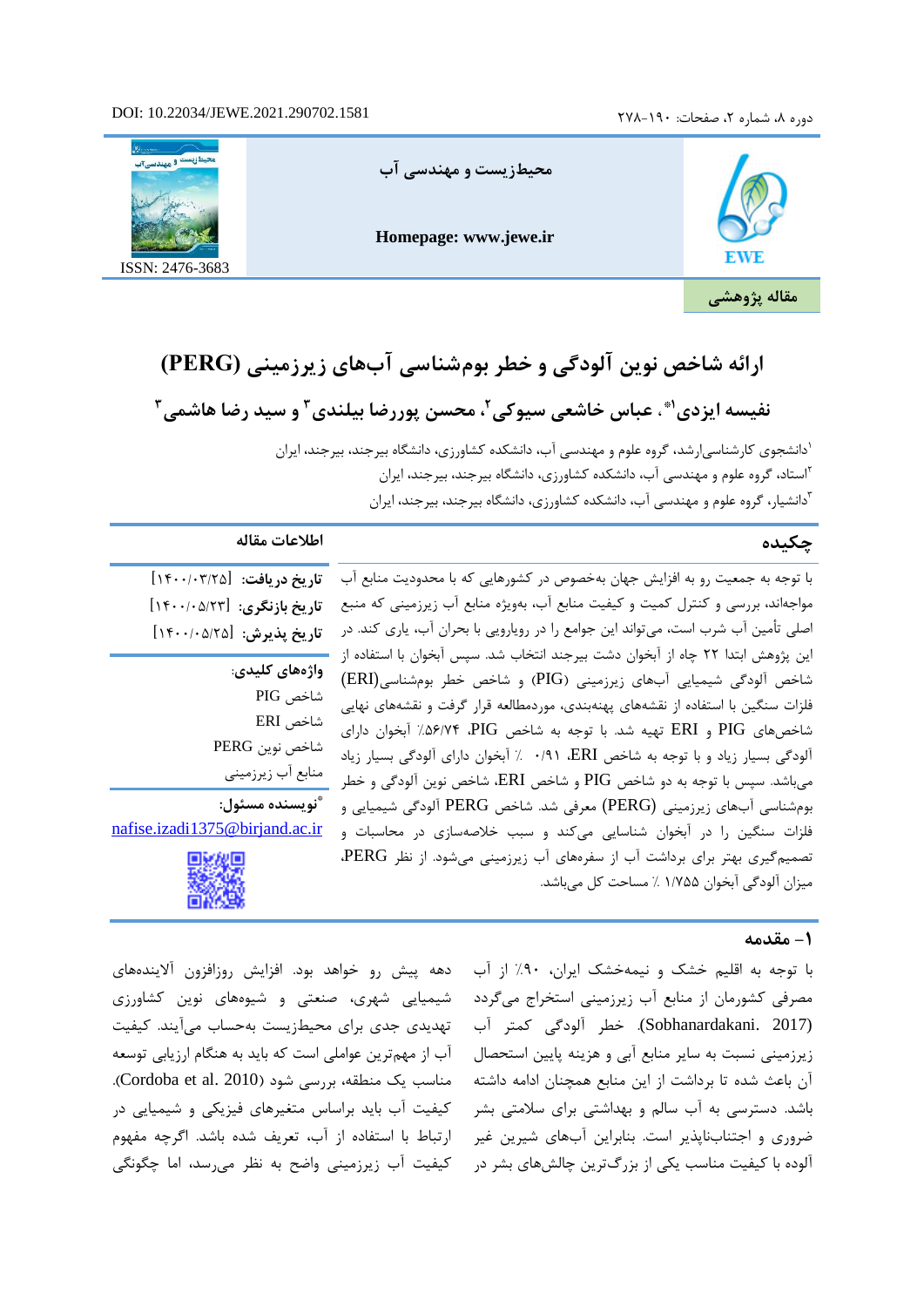بررسی و ارزیابی آن، نیاز به برخی ترفندها دارد Babiker( (2007 .al et. ترکیب شیمیایی آب زیرزمینی، مقیاسی از تناسب آن بهعنوان منبع آبی برای مصارف انسانی و حیوانی، آبیاری و نیز برای اهداف صنعتی را شامل میشود. بنابراین، هدف، تعریف کیفیت آب نیست، بلکه استفاده مطلوب از آب در جامعه موردنظر متخصصان است ( Eljamassi et al 2016(. براساس استانداردهای مختلف موجود، برای هر متغیر مقادیر قابلپذیرش و غیرقابلپذیرش تعریف شده است که اگر آب از این استاندارد تجاوز کند، قبل از استفاده باید .)Cordoba at al. 2010( شود تصفیه

تاکنون مطالعات زیادی در راستای توسعه شاخصهای کیفی آب های سطحی و زیرزمینی در سطح دنیا انجام پذیرفته است. از شاخصترین این تحقیقات میتوان به مطالعه (1998 .Backman et al) اشاره نمود. ایشان در مطالعه خود الگویی جهت توسعه شاخصهای ارزیابی کیفی آبهای زیرزمینی از منظر آلودگیهای ورودی ارائه نموده و از این شاخص جهت بررسی وضعیت کیفی آبهای زیرزمینی منطقه ای در جنوب غرب فنالند و نیز منطقهای در مرکز اسلواکی استفاده نمودهاند. .Rodriguez and Coulibaly (2004 )نیز با در نظر گرفتن مشخصات عملیاتی و کاربردی حاکم بر شاخصهای کیفی، شاخصی مناسب جهت ارزیابی وضعیت کیفی آب های سطحی و زیرزمینی منطقه کِبک در کانادا بهعنوان مهمترین منبع شرب این منطقه ارائه نمودند. همچنین مطالعاتی درباره روشهای مختلفی جهت طبقه بندی منابع آبی در سه حوزه آب شرب و بهداشتی، صنعت و کشاورزی انجام شده است بهطوری که با استفاده از این مطالعات، میتوان ضوابط و معیارهایی بهمنظور مدیریت صحیح و کارآمد و کاهش مشکال ت ناشی از مصارف آبهای نامطلوب ارائه نمود. دیاگرام شولر، نمودار ویلکوکس، استانداردهای WHO، شاخص NFSWQI، شاخص

BCWQIو شاخص Said از جمله روش های طبقهبندی کیفی منابع آب محسوب میشود (Yazdani et al. 2017).

1 شاخص آلودگی شیمیایی آبهای زیرزمینی ) PIG )برای اولین بار توسط )2012 Rao Subba )مطرح شد. وی توانست آلودگی مناطق را براساس این شاخص طبقهبندی کند. همچنین یکی از شاخصهایی که خطر محیطزیستی آب های زیرزمینی را از حیث فلزات سنگین موردبررسی قرار

<sup>1</sup>Pollution Index of Groundwater



HCA نمونههای آنالیز شده را در 2 خوشه اصلی گروهبندی کرده است. در خوشه اول %80 از آب مناسب برای آشامیدن است درحالیکه در خوشه دوم %20 آب نامناسب برای مصرف انسان است. (Eftekhari et al. 2021)، با استفاده از شاخص DGWQI کیفیت آب شرب دشت بیرجند را مورد ارزیابی قرار دادند. نتایج تحلیلهای مکانی بیانگر این بود که %63 مساحت آبخوان در رده کیفی مناسب، %18 مساحت در رده ضعیف، %10 مساحت در رده خیلی ضعیف و %9 مساحت آبخوان نیز در رده غیرآشامیدنی قرار داشت. تحلیل با TDS و EC Mg<sup>2+</sup> حساسیت نشان داد که پارامترهای <sup>42+</sup>EC Mg باالترین میانگین شاخص تغییر ،18/98 20/68 و 19/04 به- ترتیب حساس ترین پارامترها در محاسبه DGWQI بودند. در مطالعهی دیگری که (Izadi et al. 2021) بر روی کیفیت آب شرب دشت بیرجند با استفاده از شاخص PIG انجام دادند، به این نتیجه رسیدند که %85/63 مساحت آبخوان دارای آلودگی ناچیز و %14/37 از مساحت آبخوان دارای آلودگی شیمیایی کم میباشد. بنابراین آبخوان بیرجند طبق شاخص PIG، از نظر شرب مشکلی ندارد.

محیطزیست و مهندسی آب Environment and Water Engineering میندسی آب است از تصنی است که در است و مهندسی آب



<sup>&</sup>lt;sup>2</sup>Ecological Risk Index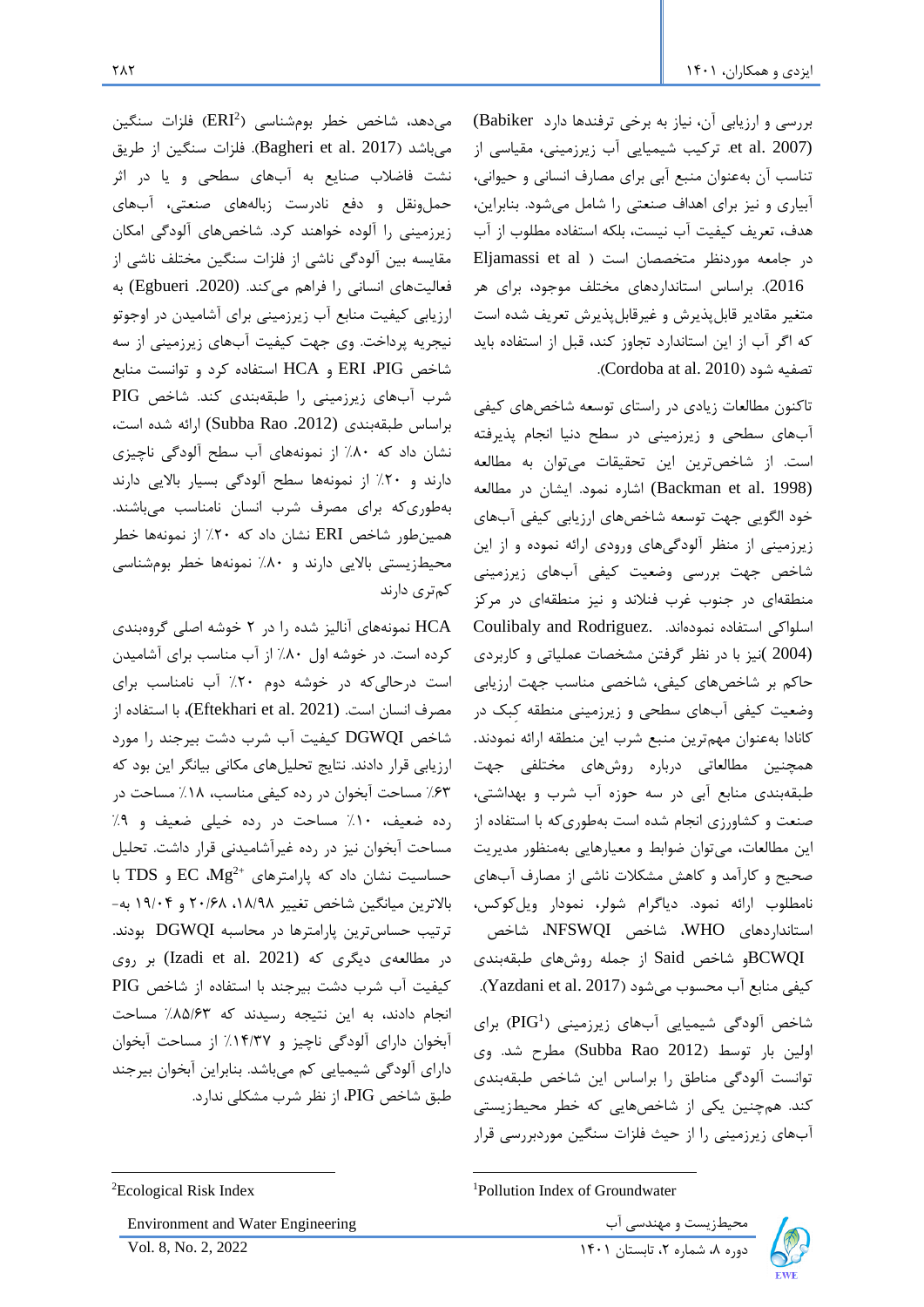از شاخص های PIG و ERI در ایران برای ارزیابی آلودگی آب های زیرزمینی خیلی کم استفاده شده است. همچنین تاکنون آبخوان بیرجند با استفاده از شاخص ERI بررسی نشده است. در این پژوهش به معرفی شاخص نوین آلودگی و خطر بومشناسی آبهای زیرزمینی (PERG<sup>1</sup>) پرداخته شد. این شاخص برای اولین بار محاسبه و مورد ارزیابی قرار گرفته است و تاکنون در هیچ پژوهشی نیامده است. شاخص نوین PERG آلودگی شیمیایی و فلزات سنگین را در آبخوان بهطور همزمان شناسایی میکند و سبب خالصهسازی در محاسبات و تصمیمگیری بهتر برای برداشت آب از سفرههای آب زیرزمینی میشود.

# **-2 مواد و روشکار**

دشت بیرجند از محدودههای آبخیز کویر لوت بین طولهای ʹ41 ˚58 تا ʹ46 ˚59 شرقی و عرضهای ʹ35 ˚32 تا ʹ08˚33 شمالی قرار گرفته شده است. براساس پراکندگی چاههای مشاهد های و بهرهبرداری، و با در نظر گرفتن پهنههایی که پژوهشهای ژئوفیزیک در آن شده بود، دو آبخوان آبرفتی تشخیص داده شد. آبخوان دشت بیرجند بزرگترین آبخیز استان و متوسط بارندگی در آن yr/mm 170 است )2007 Anonymous). حوضه آبریز بیرجند دارای وسعت بوده، که ۱۸۴۵ km<sup>2</sup> دشت و بقیه را ارتفاعات  $\times$ ۱۸۴۵  $\rm km^2$ تشکیل میدهد. این دشت حالت کشیده داشته و تمامی پیرامون آن را ارتفاعات و بخش مرکزی را آبخوان آبرفتی تشکیل میدهد (2019 .Hamraz et al (2019) . متوسط ارتفاع دشت از سطح دریا m 1383 است و متوسط دمای سالیانه در ارتفاعات و دشت بهترتیب 13/8 و C° 11/4 است. متوسط بارندگی سالیانه در ارتفاعات و دشت بهترتیب 216/5 و mm 192/9 است که حجم بارش ناشی از آن بالغ بر ۷۰۸/۶Mm<sup>3</sup> است. از این میزان بارندگی، حدود ۸۰/۷٪ یعنی  $\sim 2$ ۹۷۱/۶ بهصورت تبخیر و تعرق از دسترس خارج میگردد و حدود ۷٪ آن یعنی Mm3 ۴۹/۵ به جریانهای سطحی تبدیل میشود و مابقی یعنی 3Mm 87/5 در ارتفاعات و دشت نفوذ مینماید ( Authority Water بررسیهای نتایج .(Regional Khorasan South 2007 مقدماتی انجام شده بر روی واحدهای سنگی و سازندهای موجود در ارتفاعات نشان میدهد که سازندهای سخت ارتفاعات این محدوده فاقد پتانسیل قابلتوجه از نظر آب های

است و براساس بررسیهای انجام شده توسط آب منطقهای، ضخامت آبرفت آن بین 10 تا m190 متغیر میباشد. میانگین عمق رسیدن به آب زیرزمینی و ضخامت الیه اشباع آبخوان بهترتیب 53 و m30 است. از منابع آب زیرزمینی این محدوده سالانه ۱۳۸/۸ Mm<sup>3</sup> آب برداشت میشود. از این مقدار %87/5 برای مصارف کشاورزی، %11 برای مصارف شرب و %1/5 برای مصارف صنعتی مورداستفاده قرار میگیرد. اندازهگیریهای سطح آب زیرزمینی نشان میدهد که ساالنه حدود cm 35 افت در آبخوان صورت میگیرد Authority Water Regional Khorasan South ( 2007(. با توجه به اینکه متوسط میزان بارندگی دشت بیرجند کم بوده و با برداشت از چاهها، آب زیرزمینی جبران نمیشود، این دشت با کسری مخزن مواجه شده و از سال 1364 بهدلیل افت سطح آب زیرزمینی وارد لیست دشتهای Mm<sup>3</sup> ممنوعه شده است. کسری مخزن در این دشت برابر 6/3 برآورد شدهاست که نشاندهنده وضعیت بحرانی سفره آب زیرزمینی این دشت میباشد. در این مطالعه اطالعات 22 چاه دشت بیرجند از سازمان آب منطقهای خراسان جنوبی اخذ شده است که از این تعداد، 12 چاه در کشاورزی و 10 چاه جهت شرب استفاده میشود.

زیرزمینی میباشند. وسعت آبخوان بیرجند حدود 2 360km



آبخوان دشت بیرجند Fig. 1 Location of South Khorasan province, Birjand

plain and aquifer of Birjand plain

در مناطقی که از آب زیرزمینی برای مصارف شرب استفاده میشود، ارزیابی کیفیت این آبها بسیار بااهمیت میباشد. در ارزیابی کیفیت آبهای زیرزمینی استفاده از ابزارها و فنهای مناسب برای پردازش داده های کیفی بسیار کارآمد است، زیرا ارزیابی کیفیت آب با وجود حجم زیاد دادهها دشوار است )2010 Patel and Sharma ). یکی از شاخصهایی که برای ارزیابی کیفیت آب از حیث عناصر شیمیایی استفاده میشود، شاخص PIG است. این شاخص برای اولین بار

محیطزیست و مهندسی آب Engineering Water and Environment

دوره ۸، شماره ۲، تابستان ۱۴۰۱ کال ۱۴۰۱ 2022 . Vol. 8, No. 2, 2022



<sup>1</sup>Pollution and Ecological Risk of Groundwater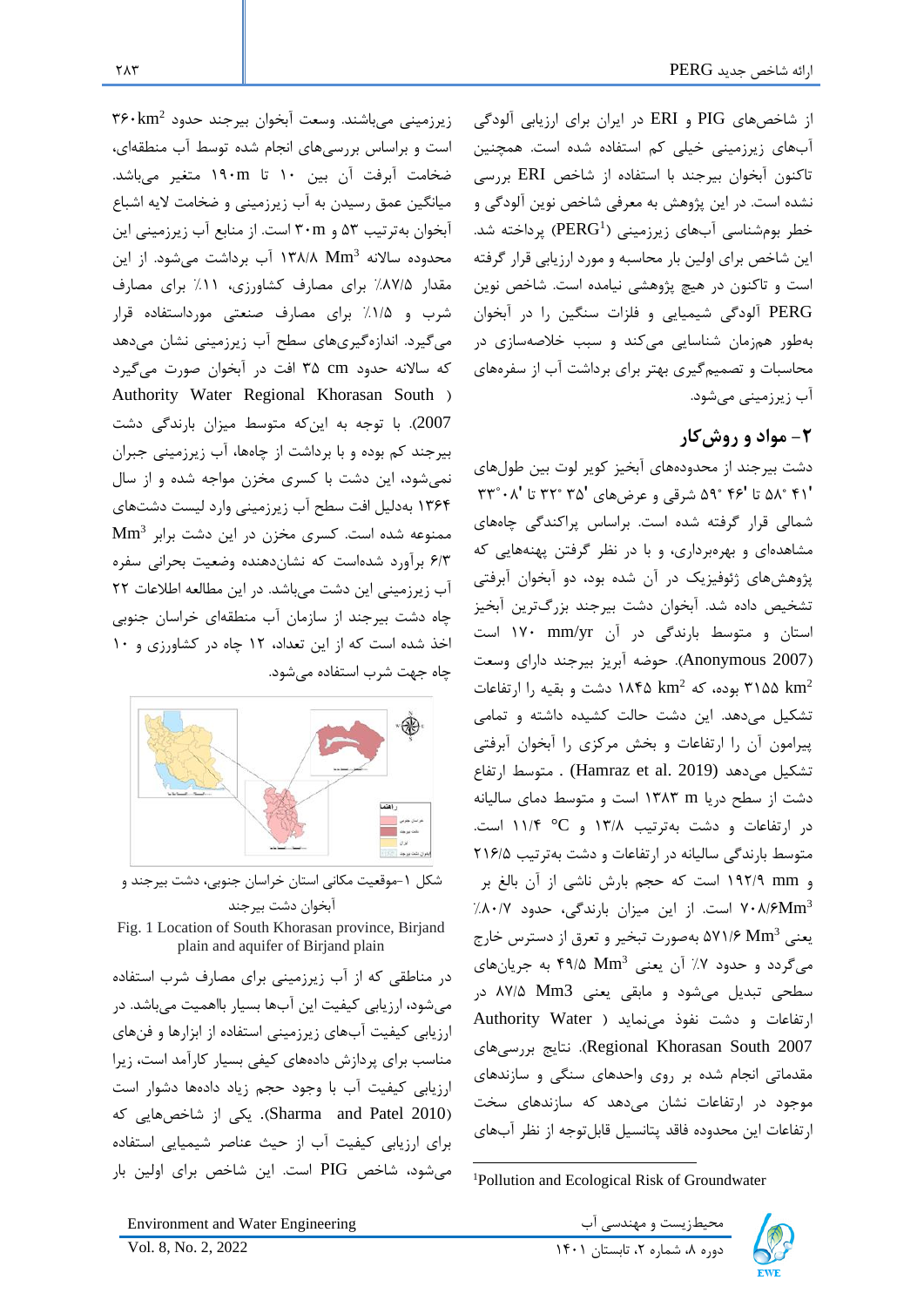ArcGIS انجام و نقشه نهایی شاخص PIG و ERI فلزات سنگین رسم شد. سپس با استفاده از نقشههای نهایی، آلودگی مناطق آبخوان طبقه بندی شدند. در پایان با استفاده از نقشه های نهایی شاخص PIG و ERI فلزات سنگین، شاخص نوین PERG معرفی، تحلیل و مناطق دشت طبقه بندی شدند. تعیین کیفیت آبخوان با استفاده از شاخص PIG طبق نظریه (2012) Rao Subba شامل 5 مرحله زیر مے باشد:

# **-1-2 تعیین وزن نسبی Rw**

وزن نسبی، با توجه به تأثیر آن بر سالمت انسان به هر پارامتر تخصیص داده میشود. دامنه اندازه عددی Rw بین 1 تا 5 است. کمترین نقش قابلتوجه در سالمت مربوط به مقدار 1 میباشد، درحالیکه 5 بیشترین نقش را در سالمتی انسان دارد. این مقادیر نیز توسط (2012) Rao Subba ارائه شده است (جدول ١).

توسط (2012) Rao Subba پیشنهاد شد و برای ارزیابی تأثیر نسبی هر یک از پارامترهای شیمیایی بر کیفیت کلی آب های زیرزمینی مورداستفاده قرار میگیرد. Rao Subba ،Cl ،HCO<sub>3</sub> ،K ،Na ،Mg ،TDS دریافت که  $(2012)$ 2- <sup>4</sup>SO، pH، Ca بهعنوان شاخصهای آلودگی برای ارزیابی کیفیت آب های زیرزمینی در نظر گرفته میشوند. شاخص PIG غلظت اندازهگیری شده را با توجه به استانداردهای کیفیت آب آشامیدنی، کمّی میکند. همچنین یکی از شاخصهایی که خطر بوم شناسی آبهای زیرزمینی را از نظر فلزات سنگین موردبررسی قرار میدهد، شاخص ERI ، Ni،Cu ،Cd عناصر .)Bagheri et al. 2017) میباشد Pb،Fe، Cr، Mn از جمله فلزات سنگین مؤثر بر آلودگی بومشناسی آبهای زیرزمینی میباشند. با توجه به این مسئله، شاخصهای PIG و ERI روی آبخوان دشت بیرجند محاسبه و نقشههای پهنهبندی هر عنصر توسط نرمافزار GIS رسم شده است. سپس محاسبات PIG و ERI در نرمافزار

جدول ۱- مقادیر وزن نسبی پارامترهای کیفی Table 1 Relative weight values of qualitative parameters

| Qualitative parameter | $C0$ .2- | ⊔പ | M₫ | Ca | Na | C1 |                                                                   |  |
|-----------------------|----------|----|----|----|----|----|-------------------------------------------------------------------|--|
| Kw                    |          |    |    |    |    |    |                                                                   |  |
| $0w = Wp \times Sc$   |          |    |    |    |    |    | $Wn$ $\ldots$ $n$ $\ldots$ $n$ $\ldots$ $\mathbf{v}$ $\mathbf{v}$ |  |

#### **-5-2 محاسبه شاخص PIG**

بنابراین، شاخص PIG طبق مقادیر ارائه شده توسط Subba (2012) Rao بدین گونه طبقه بندی میشود که، اگر میزان PIG کمتر از 1 باشد، آلودگی مناطق ناچیز، اگر مقدار PIG بین 1 تا 1/5 باشد، آلودگی منطقه کم، اگر مقدار PIG بین 1/5 تا 2 باشد آلودگی متوسط، اگر مقدار PIG بین 2 تا 2/5 باشد آلودگی زیاد و اگر PIG بیشتر از 2/5 باشد آلودگی منطقه بسیار زیاد میباشد )رابطه 4(.(2012 Rao Subba(

$$
PIG = \sum Ow \tag{5}
$$

شاخص ERI، فلزات سنگین را از نظر کمی مورد تحلیل قرار میدهد و با در نظر گرفتن شاخص آلودگی و ضریب پاسخ سمی آنها، ارزیابی میشود )2020 Egbueri). شاخص بوم- شناسی پس از تعیین میزان فلزات سنگین در آب های زیرزمینی، از طریق رابطه (۵) محاسبه میگردد. سپس در محیط نرمافزار 9.3 ArcGIS به انجام پهنهبندی و تهیه نقشه های الزم پرداخته میشود. بدین منظور نقشه های پهنهبندی هر پارامتر با استفاده از ابزار IDW بهدلیل داشتن کمترین خطا در محیط نرمافزار (9.3) ArcGIS رسم

محیطزیست و مهندسی آب Environment and Water Engineering است و مهندسی آب

**-2-2 تعیین پارامتر وزن Wp**

برای ارزیابی نسبی هر یک از متغیرهای مؤثر برر کیفیرت آب از رابطه )1( استفاده میشود. پارامتر وزن، نسبت وزن نسربی هر پارامتر را به مجموع وزن نسبی همه پارامترها میسنجد  $Wp = \frac{RW}{SDR}$  (1) Rw

$$
p = \frac{1}{\sum \text{Rw}}
$$

الزم به ذکر است که مجموع Wp برابر یک میباشد.

**-3-2 تعیین غلظت Sc**

وضعیت غلظت هر نمونه آب با توجه به نوشیدن آن و استاندارد کیفیت آب برآورد میشود. Sc از تقسیم غلظت C هر پارامتر بر مقدار مجاز آن طبق استاندارد کیفیت آب آشامیدنی مربوطه )Ds )بهدست میآید )رابطه 2(. در این مطالعه از حد مجاز استاندارد سازمان جهانی بهداشت .(Subba Rao 2012) میشود استفاده) WHO)

$$
Sc = \frac{C}{D_S} \tag{5}
$$

**-4-2 تعیین کیفیت کلی آب Ow** برای تعیین کیفیت کلی آب، وزن هر پارامتر در مقدار Sc مربوطه ضرب میشود )رابطه 3(.(2012 Rao Subba(

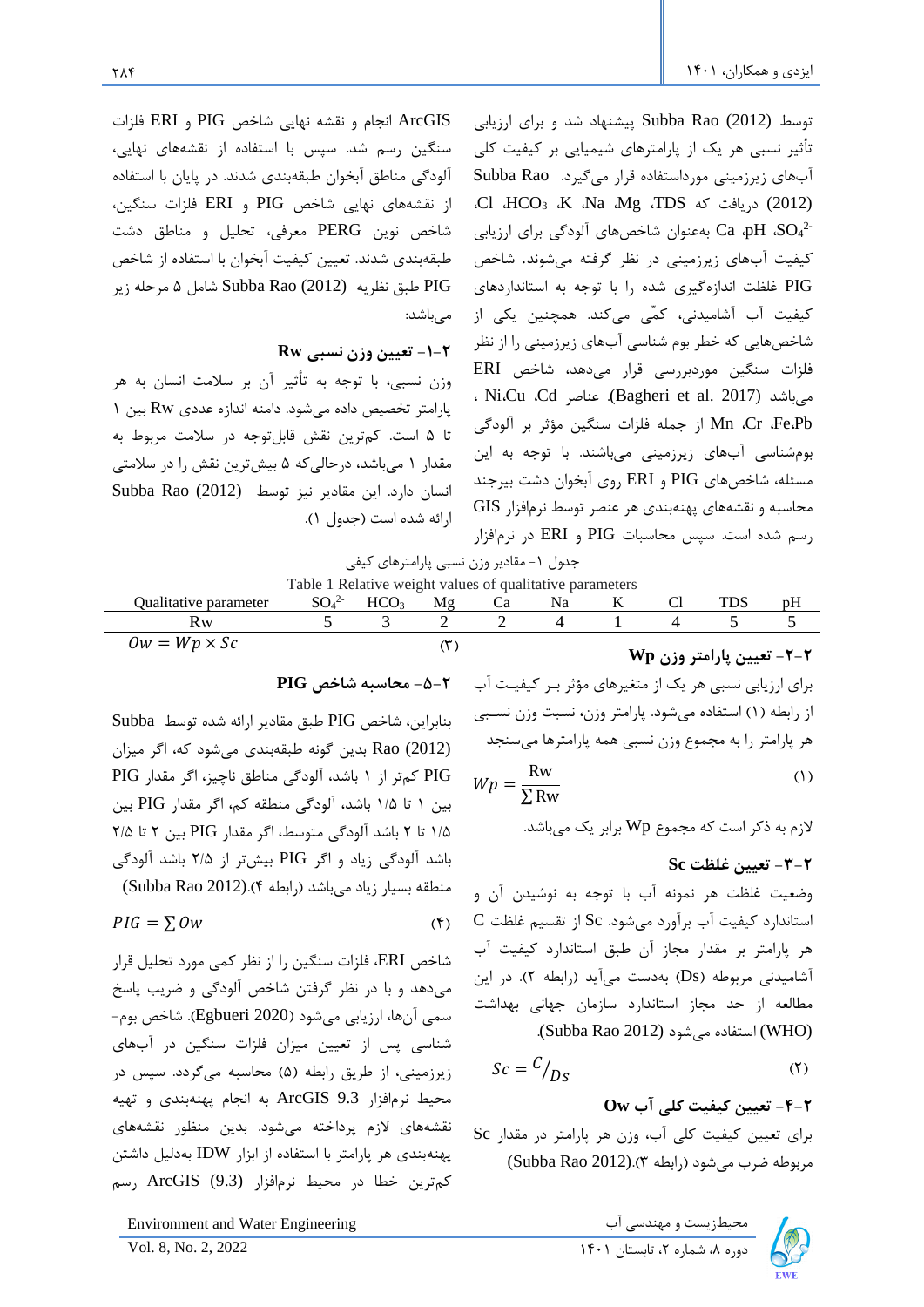میشود. روش درونیابی معکوس فاصله (IDW( 1 بر این فرض استوار است که تاًثیر پدیده موردنظر با افزایش مسافت کاهش مییابد به بیانی دیگر پدیده پیوسته در نقاط اندازهگیری نشده، بیشترین شباهت را به نزدیکترین نقاط برداشت شده دارد. پس از تهیه نقشه پهنه بندی هر یک از پارامترها و محاسبات شاخص PIG و با ترکیب این نقشه ها در محیط GIS با استفاده از ابزار Calculate Raster نقشه شاخص آلودگی آبهای زیرزمینی محاسبه میگردد. (Egbueri 2020)

$$
ERI = \sum RI = \sum T_i * \frac{C_s}{C_b} \tag{a}
$$

که، RI عامل خطر بومشناسی بالقوه هر فلز سنگین، T<sup>i</sup> عامل پاسخ سمی فلزات سنگین،  $\rm C_s$  غلظت فلز سنگین در نمونه آب،  $\mathbf{C}_{\mathbf{b}}$  مقدار مربوط به پسزمینه (مقدار مجاز) میباشد. عامل پاسخ سمی برخی از فلزات سنگین در جدول )2( آمده است.

جدول ۲- عامل پاسخ سمی برخی از فلزات سنگین

| Table 2 Toxic response factor of some heavy metals        |  |  |  |  |  |  |  |  |  |
|-----------------------------------------------------------|--|--|--|--|--|--|--|--|--|
| Heavy Cd Cu Ni Pb Fe Cr Mn<br>Metals Cd Cu Ni Pb Fe Cr Mn |  |  |  |  |  |  |  |  |  |
| Ti 30 5 5 5 1 1 1                                         |  |  |  |  |  |  |  |  |  |

در نهایت با جمعکردن عامل خطر بومشناسی هر فلز سنگین در نمونههای آب، شاخص ERI بدینصورت طبقه بندی میشود که، اگر میزان ERI از 150 کمتر باشد خطر بوم- شناسی کم، اگر ERI بین 150 تا 300 باشد خطر بوم- شناسی متوسط، اگر ERI بین 300 تا 600 باشد خطر بوم- شناسی زیاد و اگر ERI بیشتر از 600 باشد خطر بوم- شناسی فلزات سنگین خیلی زیاد است (2017 .Hu et al. جهت پهنهبندی نقشههای فلزات سنگین نیز از روش درونیابی معکوس فاصله استفاده میشود. پس از تهیه نقشه پهنهبندی هر یک از پارامترها توسط ابزار IDW و محاسبات شاخص PIG و با ترکیب این نقشه ها در محیط GIS با استفاده از ابزار Calculate Raster نقشه شاخص ERI محاسبه میگردد.

شاخص نوین PERG به معنای شاخص آلودگی و خطر بوم- شناسی آبهای زیرزمینی میباشد. که توسط نویسندگان مقاله برای اولین بار ارائه گردیده است. این شاخص از ترکیب دو شاخص آلودگی شیمیایی آبهای زیرزمینی و خطر بوم-

شناسی فلزات سنگین بهدست میآید که تا به حال در هیچ پژوهشی ارائه نشده است. از مزایای این روش میتوان به دقیق بودن و سرعت عمل در تهیه نقشه و محاسبات دانست. با استفاده از این شاخص با بهدست آوردن فقط یک نقشه پهنهبندی رستری میتوان درباره منابع آب و میزان استفاده و برداشت، محل حفر چاه و.... تصمیم گرفت. رابطه (۶) از  $\mathfrak{m}$ تر کیب رابطههای (۲)، (۳) و (۵) حاصل شده است.

شاخص PERG با استفاده از رابطه (۶) محاسبه می شود.

$$
PERG = \sum \frac{C_{ws}}{P_s} \times W_p \tag{9}
$$

که *Cws* برابر غلظت پارامتر در نمونه آب برحسب l/mg، *P<sup>s</sup>* غلظت حد مجاز برحسب l/mg، و *Wp* وزن هر پارامتر است. در نهایت شاخص PERG عددی بیبعد بوده که میزان آلودگی شیمیایی و فلزات سنگین در آبخوان را نشان میدهد. *Cws* از نمونه برداری از آب بهدست میآید که میتوان این اطالعات را از شرکت های آب منطقه ای و یا آب و فاضالب هر شهرستان بهدست آورد. غلظت حد مجاز با توجه به استانداردهای موجود مانند استاندارد ملی ایران، استاندارد جهانی، استاندارد شولر، و .... بهدست میآید و مقدار  $W_p$  بدین گونه محاسبه میشود که: وزن فلزات سنگین ثابت بوده و از جدول )2( قابل استخراج است. همچنین وزن پارامترهای شیمیایی از رابطه )7( بهدست میآید.

$$
Wp = \frac{\text{Rw}}{\sum \text{Rw}} \tag{Y}
$$

پارامتر وزن، نسبت وزن نسبی هر پارامتر را به مجموع وزن نسبی همه پارامترها میسنجد. وزن نسبی پارامترهای کیفی از جدول )1( قابل استخراج است. برای تهیه نقشه پهنه بندی شاخص نوین PERG، کافی است تنها رابطه )6( در اکسل محاسبه و با استفاده از ابزار IDW در ArcGIS نقشه آن ترسیم گردد. کالسبندی به این صورت انجام میشود که، اگر میزان PERG کمتر از 20 باشد میزان آلودگی کم و کیفیت آب خوب است. اگر PERG بین 20 تا 50 باشد، میزان آلودگی متوسط و کیفیت آب مناسب است؛ اگر PERG بین 50 تا 80 باشد میزان آلودگی زیاد و کیفیت آب مجاز است و اگر PERG بیشتر از 80 باشد میزان آلودگی بسیار زیاد بوده و کیفیت آب نامناسب است. با استفاده از این نقشه میتوان به راحتی درباره منابع آب زیرزمینی تصمیم گرفت.

محیطزیست و مهندسی آب Engineering Water and Environment

<sup>1</sup> Inverse Distance Weighting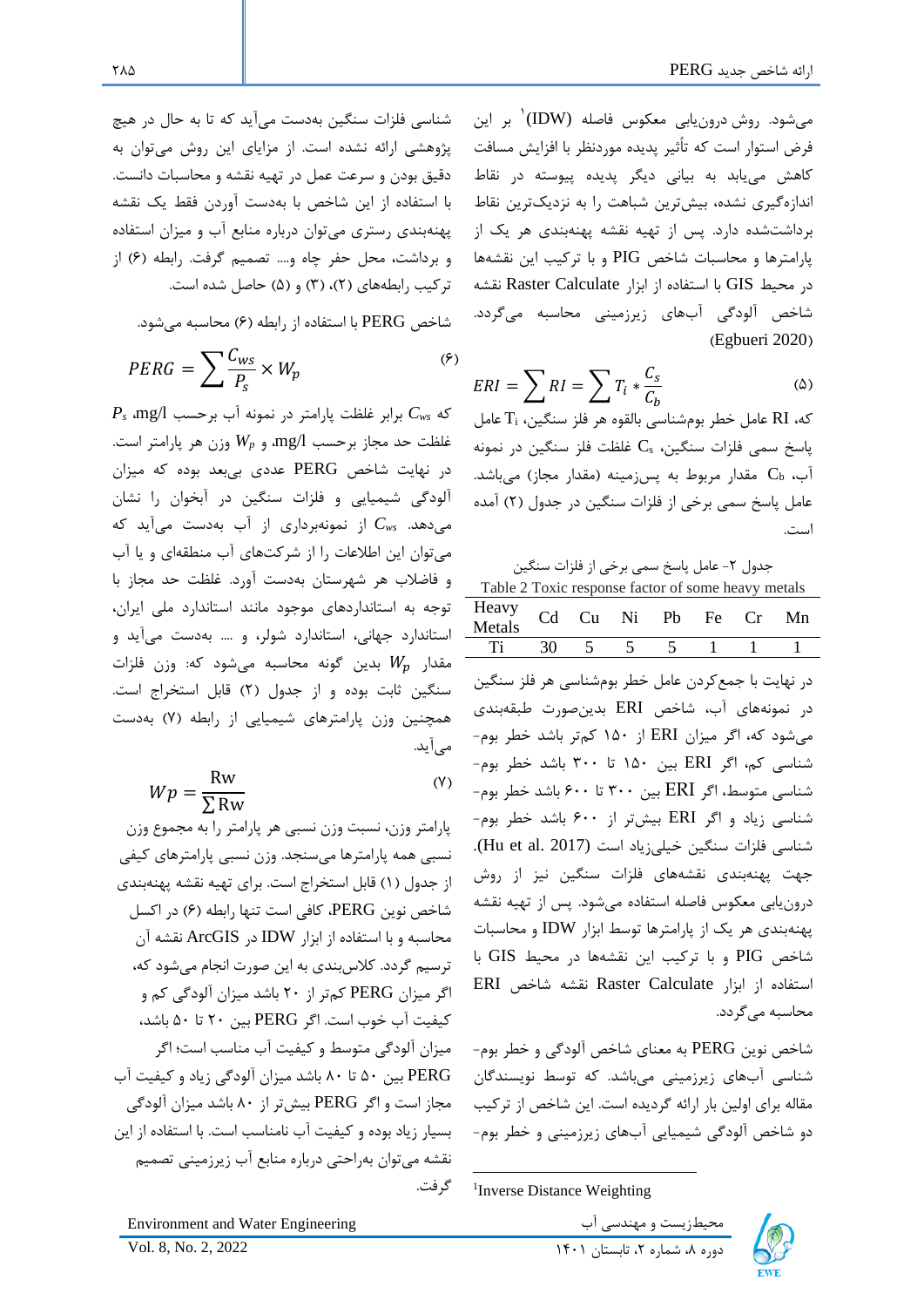### **-3 یافتهها و بحث**

با توجه به اهمیت منابع آبهای زیرزمینی و بحران کمآبی در ایران باید توجه بسیار زیادی به این منابع شود. یکی از چالشها در این خصوص آلوده شدن این منابع است، لذا با بررسیهای مناسب باید مناطقی که تحت تأثیر آلودگی قرار دارند شناسایی شده و برای رفع آلودگی اقدامات الزم صورت گیرد. در بسیاری از موارد، آلودگی آبهای زیرزمینی بعد از

همانطور که در جدول )3( دیرده مریشرود، متوسرط غلظرت اندازهگیری شده پارامترهای کیفی آب زیرزمینی به pH نسبت بره اسرتاندارد WHO بسریار براالتر مریباشرد و ایرن نشـاندهنـده آلـودگی شـیمیایی آبهـای زیرزمینـی دشـت بیرجند از این نظر میباشد. با توجه به اینکه میزان مجاز pH در آب زیرزمینی طبق اسرتاندارد WHO برین 6/5 الری 8/5 میباشد، تمامی چاهها در محردوده مناسرب قررار گرفترهانرد. همچنین مقدار حداقل منیزیم از حد مجراز اسرتاندارد براالتر بوده و نشانه آلودگی شدید چاهها به عنصر منیزیم مری باشرد که احتماال ناشی از زمینشناسی منطقه مریباشرد. بنرابراین، بهطورکلی میزان آالیندههای شیمیایی آبخوان بیرجند نسبت به حد استاندارد زیاد است. پهنهبندی کیفیرت آب زیرزمینری یک دشت از مهمترین مراحل در مدیریت کیفیرت منرابع آب زیرزمینی به شمار میآیرد. برا نشران دادن رونرد و چگرونگی تغییرات کیفی آب نسبت بره مکران و برا توجره بره وضرعیت کیفی آب مےتوان جنبـه مصـرفی آن را از لحـاظ شـرب و کشاورزی مشخص نمود. نقشه پهنــهبنــدی شــاخص PIG در شکل )2( آمده است. با توجه به شرکل )2(، در سرمت شررق آبخوان میزان آلودگی کم است و آلودگی شیمیایی به سرمت غرب افزایش می یابد. از محدوده شـهرک امیرآبـاد بـه سـمت غرب میزان آلودگی زیراد مریشرود. طروریکره ایرن منراطق

آلوده شدن چاههای آب شرب شناسایی میشوند Eftekhari( .et al. 2019)

#### **-1-3 شاخص PIG**

در آبخوان دشت بیرجند ٢٢ چاه (سال ١٣٩٩) جهت ارزیابی آلودگی شیمیایی با استفاده از شاخص PIG انتخاب شدند. مقدار حداقل، حداکثر، میانگین و مقدار استاندارد WHO در جدول (۳) آمده است.

جدول ۳- مقادیر کمینه، بیشینه و میانگین غلظت (mg/l) پارامترهای اندازهگیری شده در هر نمونه آب و استاندارد سازمان جهانی بهداشت

| Table 3 Minimum, maximum and average concentrations (mg/l) of the measured parameters in each water<br>sample and the standard of the World Health Organization |         |         |            |            |  |  |  |  |
|-----------------------------------------------------------------------------------------------------------------------------------------------------------------|---------|---------|------------|------------|--|--|--|--|
|                                                                                                                                                                 |         |         |            |            |  |  |  |  |
| Parameters                                                                                                                                                      | Maximum | Minimum | $A$ verage | <b>WHO</b> |  |  |  |  |

| Parameters                   | Maximum  | Minimum | Average  | <b>WHO</b>  |
|------------------------------|----------|---------|----------|-------------|
| Cl                           | 4268.12  | 198.67  | 1077.708 | 250         |
| Na                           | 4212.5   | 173.86  | 808.96   | 200         |
| K                            | 79.3     | 1.28    | 21.19    | 12          |
| Ca                           | 272.4    | 24.84   | 97.86    | 75          |
| Mg                           | 252.8    | 63.3    | 135.7    | 50          |
| <b>TDS</b>                   | 12334.16 | 935.45  | 3024.25  | 1000        |
| pH                           | 7.99     | 7.16    | 7.52     | $6.5 - 8.5$ |
| HCO <sub>3</sub>             | 548.68   | 140.81  | 302.86   | 250         |
| SO <sub>4</sub> <sup>2</sup> | 3850.84  | 141.57  | 778.9    | 250         |

)قرمزرنگ( طبق محاسبات PIG باالتر از 2/5 میباشد که در محدوده آلودگی بسیار باال قرار میگیرد.





با توجه به محاسبات PIG که در GIS انجام شده است )شکل 2( و طبقه بندی، 43/25 % از مساحت کل دشت دارای آلودگی کم و ناچیز(مناطق سبز تیره)، ۴۷/۹٪ دارای آلودگی متوسط (سبز روشن)، ۸/۲۲/ آبخوان دارای آلودگی زیاد (نارنجی) و 0/63 درصد دارای آلودگی بسیار زیاد )قرمز( می باشد. که یکی از دالیل آن میتواند پرجمعیتتر بودن غرب دشت نسبت به

محیطزیست و مهندسی آب Engineering Water and Environment

دوره ۸، شماره ۲، تابستان ۱۴۰۱ کال ۱۴۰۱ استان ۷۵۱. 8, No. 2, 2022



286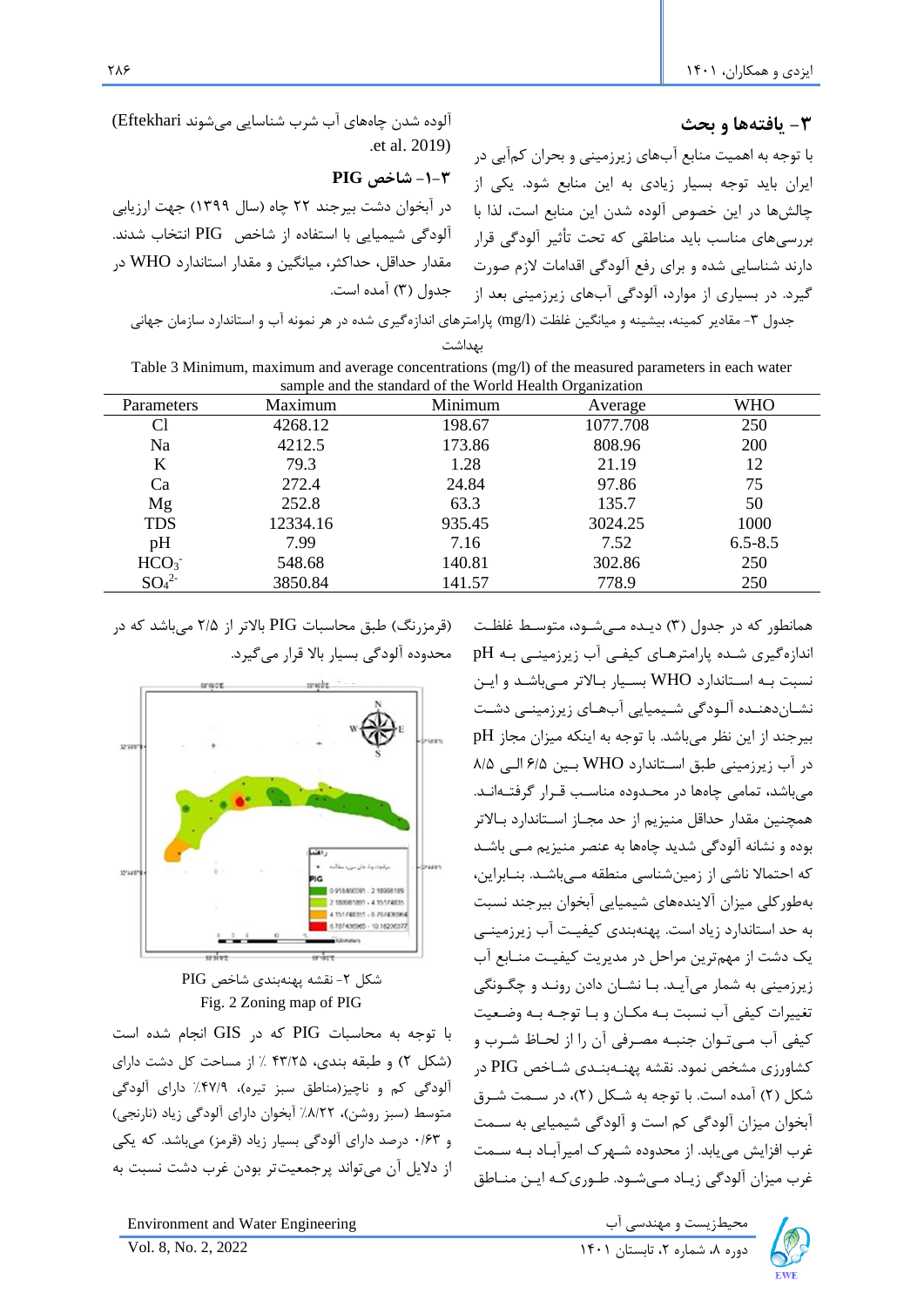شرق باشد همچنین برداشت زیاد از سفره آب زیرزمینی سبب افزایش آلودگی شده است. بنابراین بهتر است از 2 چاهی که در منطقه آلودگی زیاد و بسیار زیاد قرار گرفته، جهت شرب استفاده نشود. الزم به ذکر است اگر برداشتها از سطح سفره آبهای زیرزمینی بیرجند با همین روند ادامه یابد مناطق خطر متوسط و چه بسا که مناطق با خطر کم هم گرفتار آلودگی بسیار زیاد میشود.

بررسی کارهای مشابه در زمینه تحلیل کیفی آبخوان از لحاب پارامترهای شیمیایی نیز، نشاندهنده تأیید این نتایج میباشد. در پژوهشی با عنوان مکانیابی مناسب استحصال آب شرب با استفاده از تحلیل سلسله مراتبی فازی در آبخوان دشت بیرجند، نقشه طبقهبندی استعداد استحصال آب شرب در سطح آبخوان بیرجند با استفاده از پنج کالس از ضعیف تا بسیار خوب تهیه شد (Keshavarz et al. 2014). براساس نتایج بهدست آمده، مناطق غربی و جنوب غربی آبخوان دارای کالس ضعیف و مناطق شرقی آبخوان دارای کالس بسیار خوب میباشد که در مقایسه با پهنهبندی با استفاده از شاخص DGWQI نتایج بیانگر این بوده که مناطق ضعیف در زمینه استحصال آب شرب شرایط کیفی مناسبی ندارند. در پژوهش دیگری که (2021) .al et Izadi با عنوان ارزیابی آلودگی شیمیایی آبخوان دشت بیرجند با استفاده از شاخص آلودگی آبهای زیرزمینی (PIG) انجام دادهاند، به این نتیجه رسیدند که در سمت شرق آبخوان میزان آلودگی کم است و هر چه به سمت غرب پیش میرویم آلودگی شیمیایی جدول 4– میانگین غلظت فلزات سنگین )l/mg )آب زیرزمینی دشت بیرجند و استاندارد WHO

افزایش مییابد که دالیل آن را پرجمعیت تر بودن غرب دشت نسبت به شرق، همچنین وجود شیب رودخانه از شرق به غرب و برداشت زیاد از سفره آب زیرزمینی بیان میکند.

# **-2-3 شاخص ERI**

فلزات سنگین از مضرترین آالیندههای موجود در منابع آب آشامیدنی هستند که دلیل آسیبهای جدی در سیستم متابولیکی، فیزیولوژیکی و ساختاری بدن به شمار میروند. بنابراین سنجش میزان این عناصر در منطقه مصرف ضروری میباشد )2016 .al et Neshat Farrokh). این فلزات از طریق نشت فاضالب، دفع نادرست زبالهها و سایر فعالیتهای مشابه به آبخوان راه مییابند. میزان خیلی کم از فلزات سنگین سبب آلودگی منابع آب زیرزمینی میشود. اطالعات 22 چاه در آبخوان بیرجند مربوط به سال 1399 از سازمان آب منطقه ای بیرجند اخذ شده که مقدار میانگین و استاندارد فلزات سنگین در جدول )4( آمده است. با توجه به جدول )4(، تنها مقادیر آهن و کروم از حد استاندارد باالتر هستند و مقادیر دیگر فلزات سنگین از حد استاندارد کمتر هستند. ویژگیهای خاص زمینشناسی م نطقه عامل اصلی افزایش کروم در منابع آب زیرزمینی دشت مورد مطالعه میباشد. اصوالً کروم بهعلت انحاللپذیری و قابلیت تحر زیاد در خاک میتواند به سایر بومسازگان از جملـه آبـهای سطحی و زیرزمینی نفوذ کند و باعث آلودگی این بومسازگان گردد .(Huang et al. 2009)

Table 4 Average of heavy metals concentration (mg/l) in groundwater of Birjand plain and WHO standard Heavy Metals Pb Cd Cu Ni Fe Mn Cr

| Heavy Nietals | rυ         |        | ∠u    | 1 V 1 | гc   | <b>IVIII</b> | u        |
|---------------|------------|--------|-------|-------|------|--------------|----------|
| Average       | .0004      | 0.0005 | ل. با | 0.002 | 0.78 | 0.02         | 0.27     |
| WHO           | $\rm 0.01$ | 0.003  | -     | 0.002 | U.J  | 0.5          | $0.05\,$ |
|               |            |        |       |       |      |              |          |

بهطورکلی منشاء عناصر سنگین در دشت بیرجند متعلق به کرتاسه میباشد (2010 .Khaledi et al) . نقشه پهنهبندی شاخص ERI در شکل (۳) آمده است. با توجه به شکل (۳)، چاهی در نزدیکی تصفیه خانه فاضالب بیرجند قرار دارد )در محدوده بنفش رنگ) که احتمالا وجود این تصفیهخانه روی کیفیت آب زیرزمینی اثر گذاشته است. همچنین زمینشناسی منطقه نیز برروی کیفیت این چاه میتواند موثر باشد. دو چاه دیگری که در منطقه رنگ آبی تیره قرار گرفتهاند، نیز به تصفیهخانه فاضالب نزدیک میباشند و چون شیب زمین به سمت غرب است، این چاهها آلودگی بیشتری

نسبت به سایر چاهها دارد. از نظر مساحت4/23، درصد از مساحت کل آبخوان دارای آلودگی زیاد )بنفش رنگ(7/9، درصد دارای آلودگی متوسط )آبی تیره(، 87/87 درصد دارای آلودگی ناچیز )آبی روشن( میباشد.. با توجه به محاسبات GIS و طبقه بندی ERI، آبخوان در منطقه خطر بومشناسی کم قرار دارد. زیرا چاه منطقه بنفش که میزان فلزات سنگین زیادی دارد از لحاب عددی دارای 122/08 میباشد و زیر 150 این شاخص از لحاب بومشناسی، کم است که اگر برای آن چارهای اندیشیده نشود خطر بومشناسی آن افزایش مییابد و مشکلات بیشتری را ایجاد میکند.



میطزیست و مهندسی آب Environment and Water Engineering است و مهندسی آب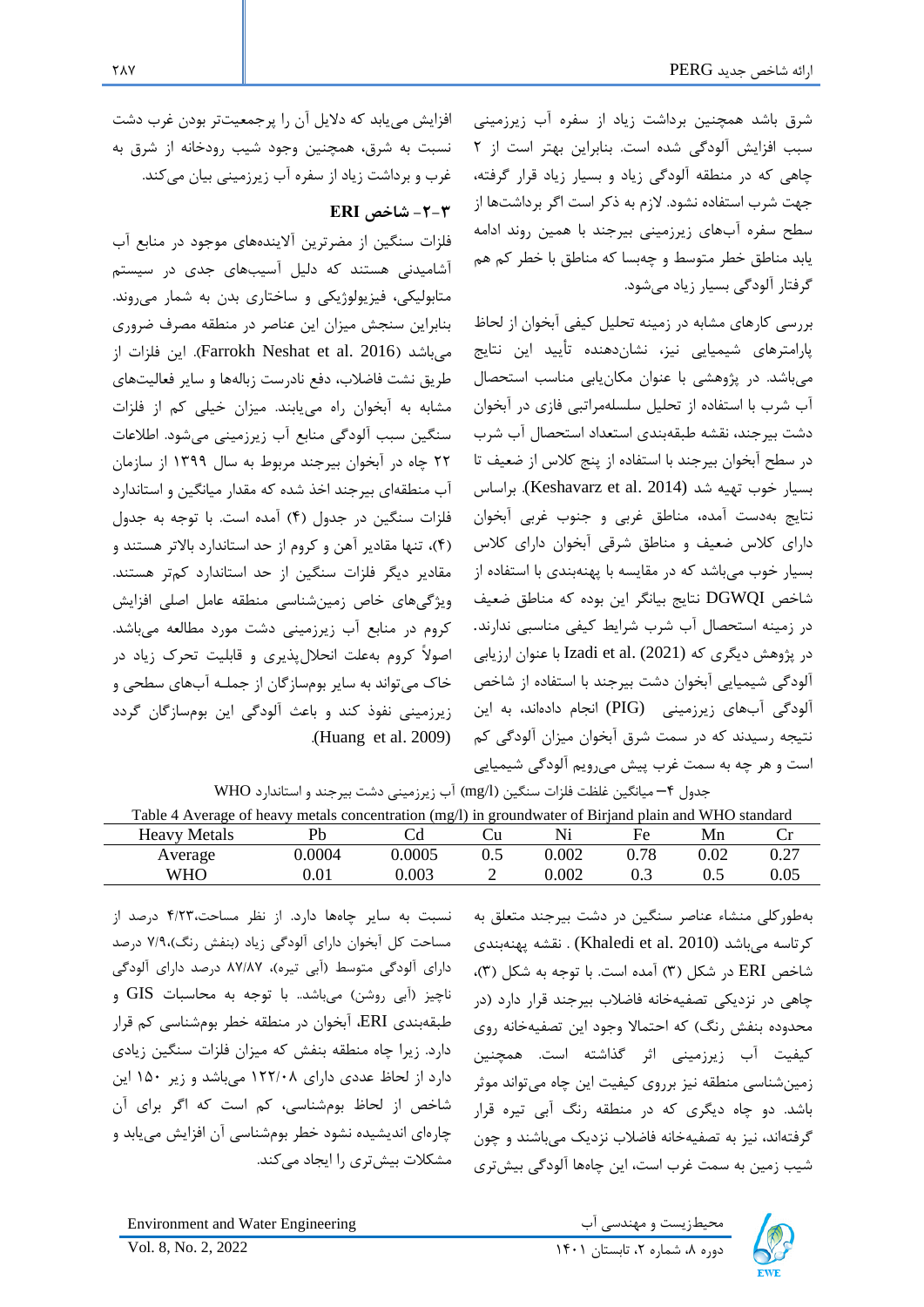

شکل ۳- نقشه پهنهبندی شاخص ERI Fig. 3 Zoning map of ERI

**-3-3 محاسبه شاخص نوین PERG**

شاخص PERG برای اولین بار توسط نویسندگان این مقاله مطرح شده است که تنها با محاسبه رابطه )7( در اکسل و با استفاده از ابزار IDW در ArcGIS نقشه پهنهبندی شاخص PERG رسم شد . شاخص آلودگی شیمیایی و ERI ب این امکان را میدهد که تنها با استفاده از یک رابطه و تهیه یک نقشه پهنه بندی شده، درباره مسائل مدیریتی منابع آب زیرزمینی تصمیم گیری شود. با توجه به شاخص نوین، 30%/53 از مساحت کل آبخوان دارای آلودگی کم و ناچیز)سبز تیره)، ۵۰/۴۲٪ دارای آلودگی متوسط(سبز روشن)، ۱۶/۰۱٪ دارای آلودگی زیاد (نارنجی) و ۳/۰۴ ٪ دارای آلودگی بسیار زیاد (قرمز) میباشد.. در شکل )4(، تمامی چاههای شرب دشت روی نقشه پهنه بندی شاخص PERG مشخص است.



شکل -4 نقشه پهنهبندی شاخص PERG Fig. 4 Zoning map of PERG index

همانطور که در شکل )4( مشراهده مریشرود، یرک چراه در محدوده آلودگی بسیار زیاد قررار دارد و دو چراه در محردوده آلودگی متوسط قرار دارند. از لحاب مکرانی، موقعیرت ایرن 3 چاه در نزدیکی تصفیهخانه فاضالب شهری بیرجند میباشرد. بنابراین توصیه میشود از این سه چاه جهت شررب انسران و دام و حتی کشاورزی استفاده نشود. همچنین 19 چاه دیگرر، در محدوده آلودگی کم قرار دارند که در این منراطق کیفیرت آب خوب است و برای شرب مناسب است.

همانطور که مشخص است، شکل )4( بسیار شبیه شکل )3(، نقشه پهنهبندی شاخص ERI میباشد، دلیل این امر این است که شاخص ERI بسیار اثرگذارتر از شاخص PIG در محاسبه PERG است. حتی مقدار l/ mg 0/0001 از فلزات سنگین اثر بسیار باالیی بر آلودگی آبهای زیرزمینی دارد. بنابراین تغییر بسیار کم در مقدار فلزات سنگین موجود در آب میتواند منبع آب زیرزمینی را آلوده کند اما محدوده تغییرات پارامترهای کیفی بیشتر است. بنابراین تأثیر فلزات سنگین نسبت به پارامترهای شیمیایی بر شاخص نوین بیشتر است. این خود دلیل دیگری جهت استفاده نکردن از چاههای اطراف تصفیه خانه فاضالب شهری است. زیرا وجود فلزات سنگین در آب حتی به مقدار خیلی کم، سالمت انسان و حیوانات را به خطر میاندازد.

موضوع ارزیابی منابع آب زیرزمینی از حیث فلزات سنگین موضوع جدیدی بوده که تاکنون در دشت بیرجند مطالعهای برای آن انجام نشده است. همچنین شاخص نوین PERG شاخص جدیدی است که بهصورت ترکیبی در پژوهش های دیگر کم تر دیده شدهاست.

# **-4 نتیجه گیری**

در این مطالعه جهت ارزیابی کیفیت آبخوان دشت بیرجند، دو شاخص PIG و ERI با استفاده از نرمافزار GIS موردبررسی قرار گرفتند. سپس شاخص نوین PERG معرفی و محاسبه شد.

-1 از نظر PIG، %18/84 از آبخوان دارای مناطق آلودگی کم و ناچیز قرار میگیرد، %12/20 از مناطق دارای آلودگی متوسط، %12/22 آبخوان دارای آلودگی زیاد و %56/74 دارای آلودگی بسیار زیاد میباشد.

-2 از نظررر ERI، 2/01 % از مسرراحت کررل آبخرروان دارای آلــودگی خیلــی زیــاد، ۱۰/۱۲٪ دارای آلــودگی متوســط، و



**7AA**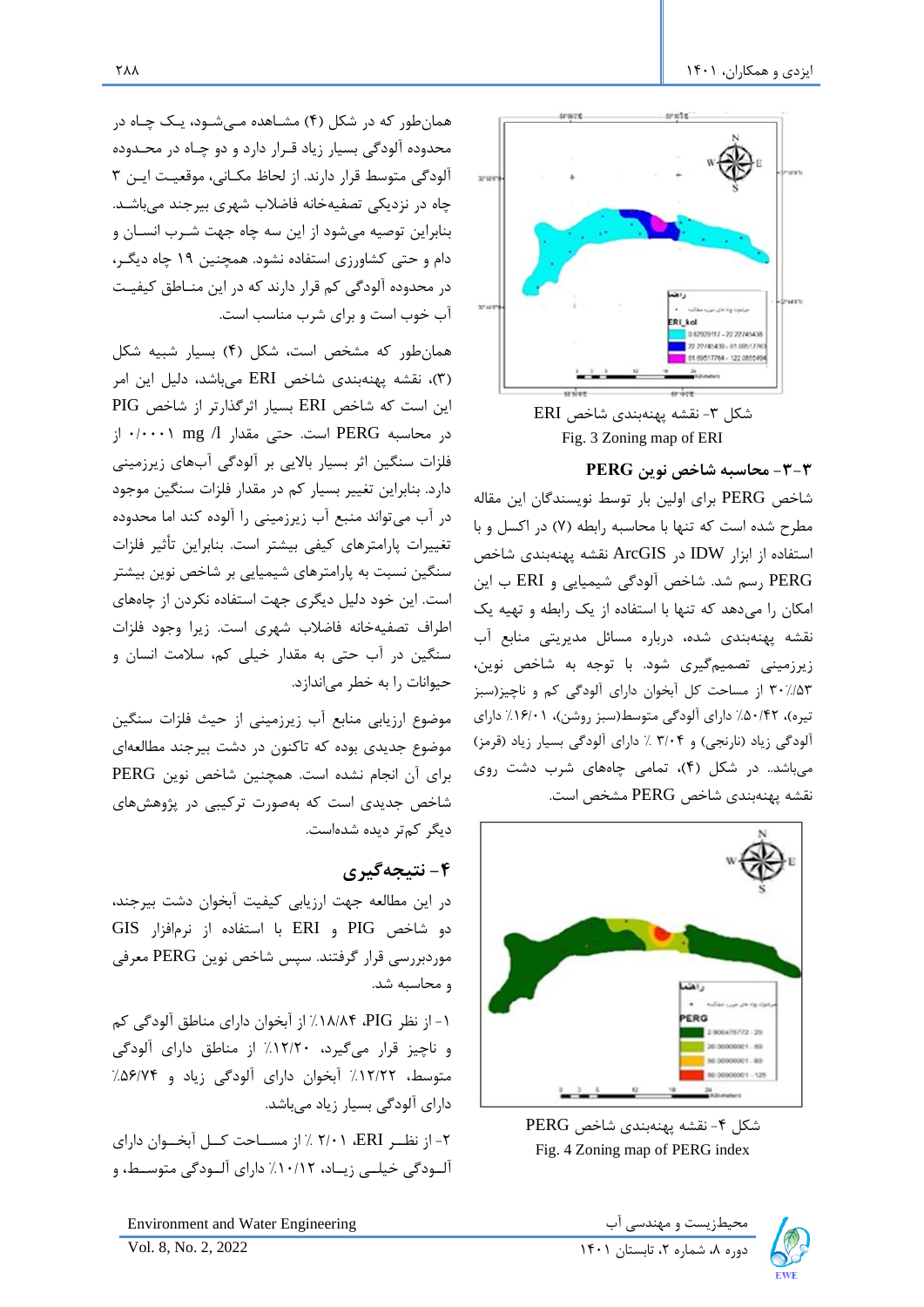87/87 % دارای آلودگی کم میباشد. با توجره بره محاسربات GIS و طبقهبندی ERI، آبخوان در منطقه خطر بومشناسری کم قرار دارد. زیرا چاه منطقه بنفش که میزان فلزات سنگین زیادی دارد از لحاب عرددی دارای 122/08 مریباشرد و زیرر 150 این شاخص از لحاب بومشناسی، کم است که اگر بررای آن چارهای اندیشریده نشرود خطرر برومشناسری آن افرزایش می یابد و مشکلات بیش تری را ایجاد می کند.

-3 از نظر PERG، 14/84 % از مساحت کل آبخوان دارای آلودگی کم ، %11/54 دارای آلودگی متوسط، %2/56 دارای آلودگی زیاد و %1/76 دارای آلودگی بسیار زیاد میباشد. با توجه نتیجه شاخص PERG، میزان تأثیر فلزات سنگین بر کیفیت سفره آب زیرزمینی بیش تر از اثر آلودگی شیمیایی است.

-4 نقشه نهایی PERG نشان داد که در شمال آبخوان در نزدیکی تصفیه خانه فاضالب، تجمع فلزات سنگین و پارامترهای شیمیایی وجود دارد و سبب آلودگی بسیار شدید آبخوان در این منطقه شده است.

-5 پژوهش حاضر، نشان میدهد استفاده از شاخص نوین PERG، روشی ساده، دقیق و دارای سرعت عمل در تهیه نقشه و محاسبات است و روشی مناسب جهت تفسیر کیفیت آب زیرزمینی برای مصارف شرب است. همچنین با توجه به اقلیم منطقه و عدم توازن مناسب مکانی بارندگی در دشت سبب شده است که افزایش بهرهبرداری از آب های زیرزمینی منطقه جهت مصارف شرب افزایش داشته باشد که این امر سبب افزایش آالیندهها در آبخوان دشت بیرجند شده است

- Babiker, I., Mohamed, M. and Hiyama, T. (2007). Assessing groundwater quality using GIS. Water Resour. Manage., 21, 699-715. DOI: 10.1007/s11269-006-9059-6
- Backman, B., Bodis, D., Lahermo, P., Rapant, S. and Tarvainen, T. (1998). Application of a groundwater contamination index in Finland and Slovakia. Environ Geo, 36, 55-64. DOI:10.1007/s002540050320
- Bagheri, Y. R., Meskin Vishkai, F., Mohammad Ismail, Z., Saadat, S. and Rezaei, H. (2017). Environmental hazard assessment and zoning of heavy metal metals using pollution indicators in agricultural lands of south tehran .Soil and Water Research Institute,

دی بست و مهندسی آب است است است است و مهندسی آب محیطزیست و مهندسی آب<br>دوره ۸، شماره ۲، تابستان ۱۴۰۱ ـ 2022 ـ Vol. 8, No. 2, 2022



لذا جهت جلوگیری از ورشکستگی منابع آبی منطقه نیاز به مدیریت مناسب جهت پایداری مناطق نیمه خشک میباشد . بنابراین توصیه میشود به دلیل باال بودن شاخص PERG در اطراف تصفیه خانه و آلودگی شدید شیمیایی و بخصوص فلزات سنگین، از چاههای اطراف تصفیه خانه فاضالب شهری آبی جهت شرب انسان، حیوانات و کشاورزی برداشت نشود.همچنین بهدلیل جامع و کامل نبودن اطالعات چاهها، این مطالعه فقط با استفاده اطالعات سال 99 ارائه شده است و اگر این محدودهی زمانی بیشتر باشد خطای مطالعه کاهش میباید که توصیه میشود پژوهشگران، با استفاده از جامعه آماری بیشتر، شاخص نوین را مورد ارزیابی قرار دهند.

# **سپاسگزاری**

نویسندگان مقاله از شرکت آب منطقه ای خراسان جنوبی به- دلیل در اختیار قرار دادن اطالعات موردنیاز صمیمانه تشکر و قدردانی میکنند.

**نحوه دسترسی به داده ها** 

اطالعات پارامترهای شیمیایی برحسب مجوز قابلارائه خواهد بود اما اطالعات فلزات سنگین بهدلیل محرمانه بودن قابل انتشار نیست.

# **تضاد منافع نویسندگان**

نویسندگان این مقاله اعالم می دارند که هیچ تضاد منافعی در رابطه با نویسندگی و یا انتشار این مقاله ندارند .

# **References**

- Anonymous. (2003). The World health report, World Health Organization, Available at: https://apps.who.int/iris/handle/10665/42789
- Anonymous. (2007). Identifying water resources and planning for optimal use of water resources in South Khorasan province (an integrated project). South Khorasan Regional Water Authority, accessible from the local library [In Persian].
- Anonymous. (2017). Monitoring health for the SDGs, sustainable development goals. World Health Organization (WHO), Available at: https://apps.who.int/iris/handle/10665/255336

Environment and Water Engineering